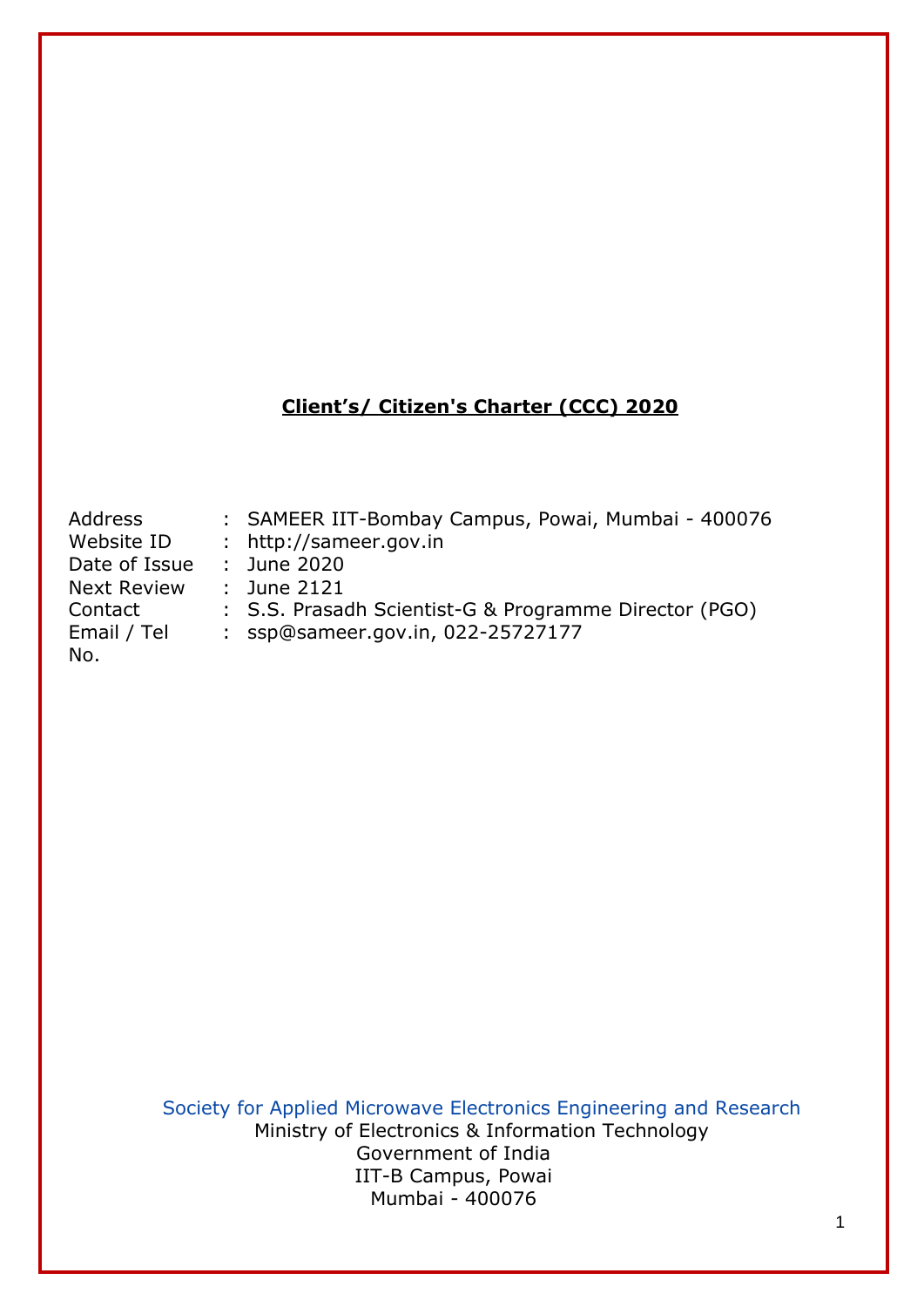# **Citizen's/Client's Charter – Index**

| Section | Item/Subject                  | Page |
|---------|-------------------------------|------|
|         | Introduction                  | 03   |
|         | Vision                        | 03   |
|         | Mission                       | 03   |
|         | Objectives                    | 03   |
|         | Main Services/transactions    | 05   |
|         | Stakeholders/Clients          | 05   |
|         | Grievance Redressal Mechanism |      |
|         | <b>Centre's of SAMEER</b>     |      |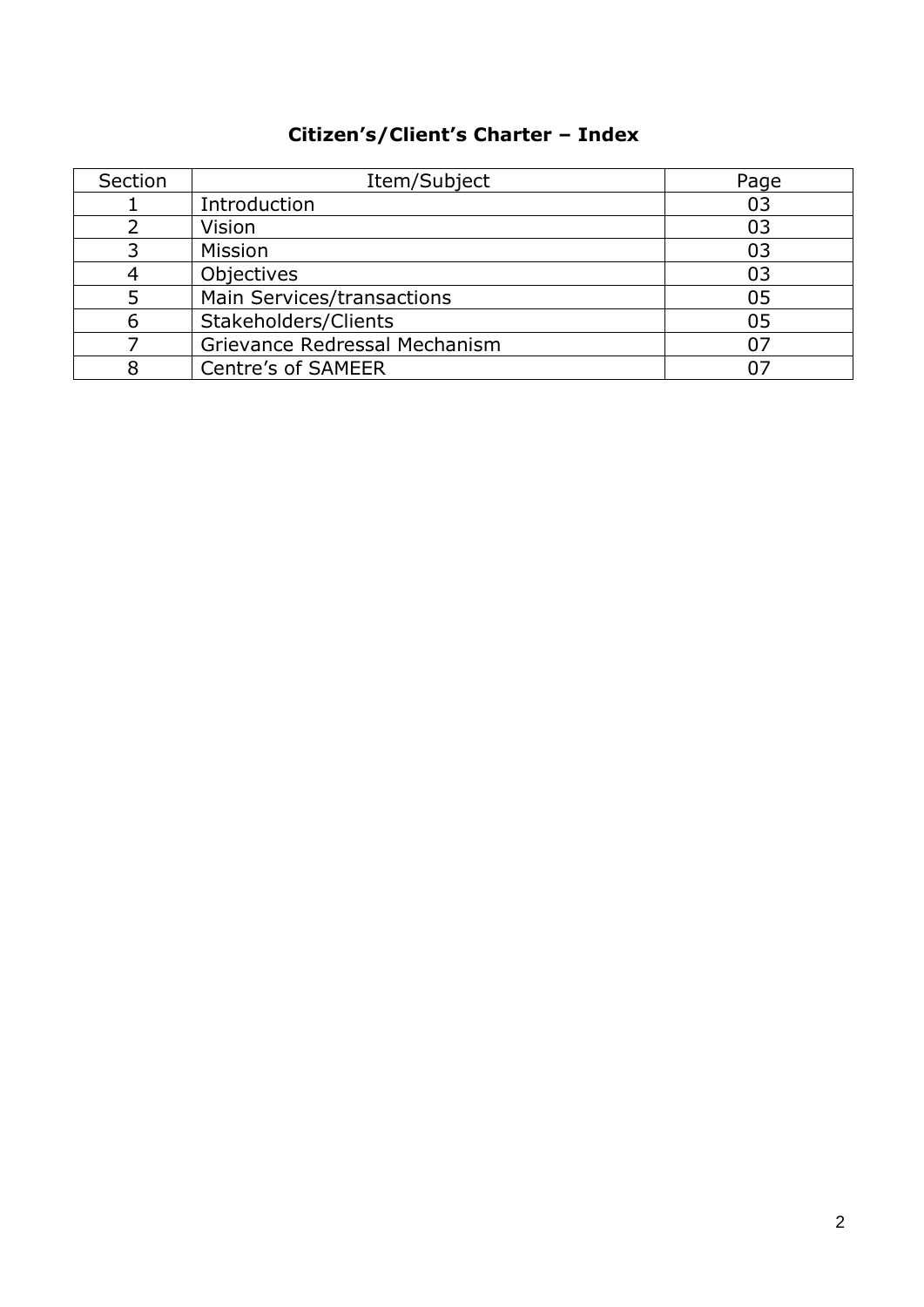## **Client's/ Citizen's Charter 2020**

### **1. Introduction:**

Society for Applied Microwave Electronics Engineering & Research (SAMEER) is an autonomous R & D institute under Ministry of Electronics and Information Technology (MeitY), Govt. of India. SAMEER was created in 1984 with sole objective of pursuing applied research and development in RF, microwaves and their allied areas. SAMEER under MeitY has grown to be a Premier R & D institute pursuing high end application oriented research in Linear Accelerators, Atmospheric and Radar based instrumentation, High power RF/Microwave, Millimeter Wave technology, Communication, Antennas, Photonics, EMI/EMC etc.

SAMEER has five centres with unique areas of expertise under paradigm of Microwaves and RF. The headquarters and laboratory of SAMEER, Mumbai are located at IIT Bombay campus, Powai, Mumbai. The two older Centres of SAMEER are located at Chennai and Kolkata known as Centre for Electromagnetics and Centre for Millimeter Wave Research respectively. The fourth centre of SAMEER - Electromagnetic Environmental Effects (E3) Laboratory has been set up at Visakhapatnam recently to specifically address test and measurement facilities and acquire expertise in MIL STD EMI/EMC/EMP needed for strategic Departments. SAMEER's fifth Centre-Centre of High Power Microwave Tubes and Components Technology is operational at Indian Institute of Technology Guwahati. This would serve as nerve centre for advanced research activities in the areas of RF, Microwave, Antennas and other associated fields for the entire NE Region. It will also help developing trained manpower in the aforesaid areas which is at present lacking in this region.

### **2. Vision:**

To be a premier R&D Institution of International repute in RF, Microwave and Millimeter wave technology

### **3. Mission:**

To achieve excellence in application-oriented research in the areas of RF/Microwave Electronics, Millimeter wave Technology and Electromagnetics.

### **4. Objectives:**

- a) To contribute to the growth of science and technology of microwave electronics and allied areas through intensive research, design, development, training of manpower and setting up of facilities for national progress.
- b) To encourage and promote the development of microwave electronics in the country in order to achieve self-reliance.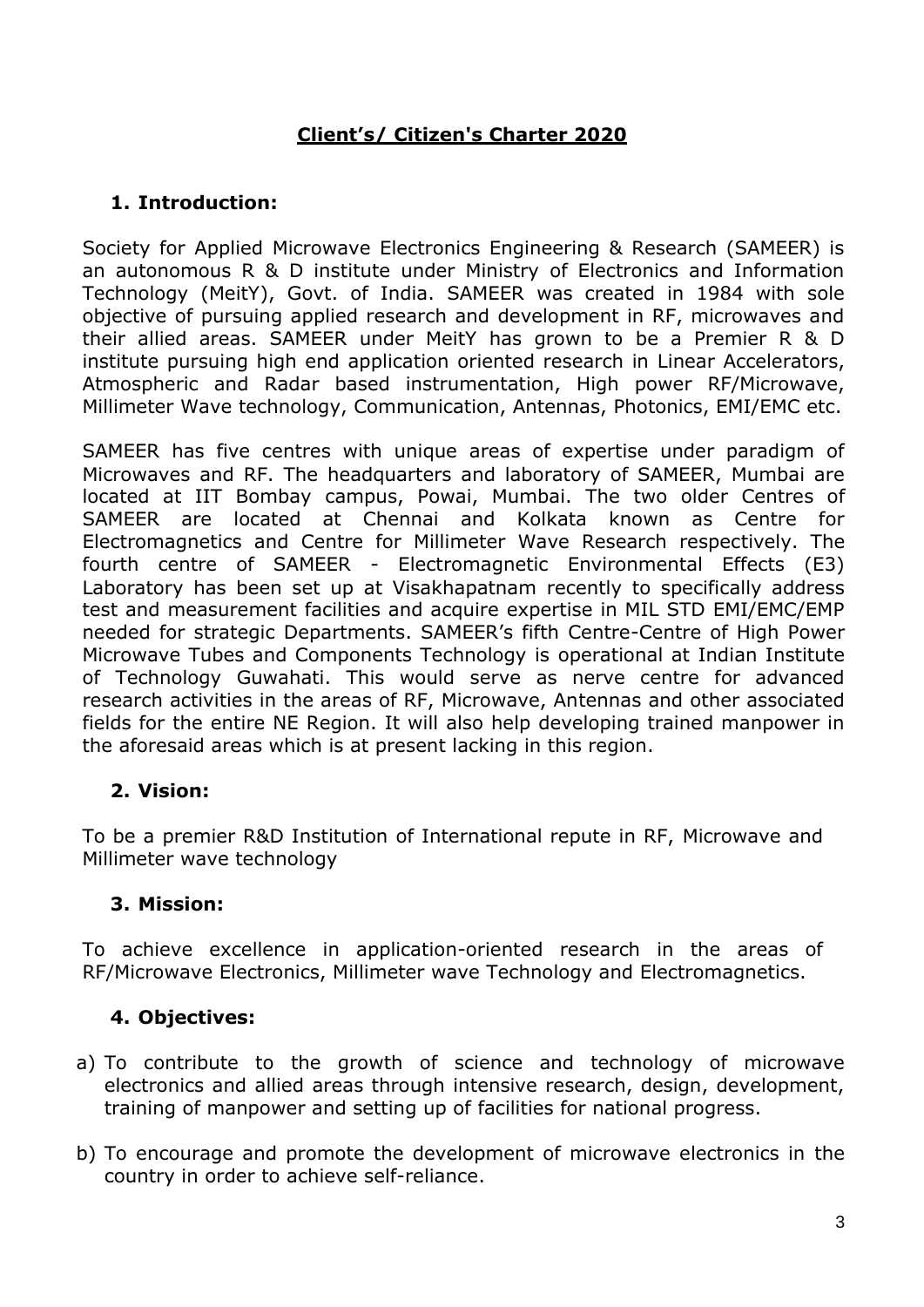- c) To encourage advancement of microwave electronics through scientific research, development, education and to promote industrial applications and wider utilization of microwave technology and products.
- d) To develop the technology in national interest as a sponsored or grants-in-aid project for developing technology demonstration models and batch production of successful products if required. The projects are taken up

(1) that are state-of-the-art technology

(2) that serve as import substitution leading to reduction of undesirable foreign dependence

(3) for which intensive R&D capability is needed

(4) which are needed in small quantity and are not commercially available readily

(5) which are in initial stages of development and usage before large scale usage builds up

(6) for which the know-how from other R&D units can be taken and extended from their specific applications to broad range of applications

(7) which are in the nature of spares of important systems ceased to be available in the market due to multiple reasons including obsolescence.

- e) To co-operate and collaborate with national and international institutions, research laboratories and other professional organizations.
- f) To organize study programmes, lectures, symposia, conferences, exhibitions and similar promotional activities.
- g) To build up library of books, periodicals and papers, films and other video aids.
- h) To undertake, aid and promote publications on RF and microwave electronics and allied subjects.
- i) To set up national facilities, regional centers and other units in selected fields of specialization for carrying out specialized experiments or for dissemination of knowledge.
- j) To set up, as appropriate, joint programmes to develop and share knowledge, expertise and experience with educational, research and other professional organizations in India and abroad particularly in the developing countries.
- k) To do all such other lawful acts, deeds or things which are cognate to the objectives of the society or conducive to the attainment of all or any of the above objectives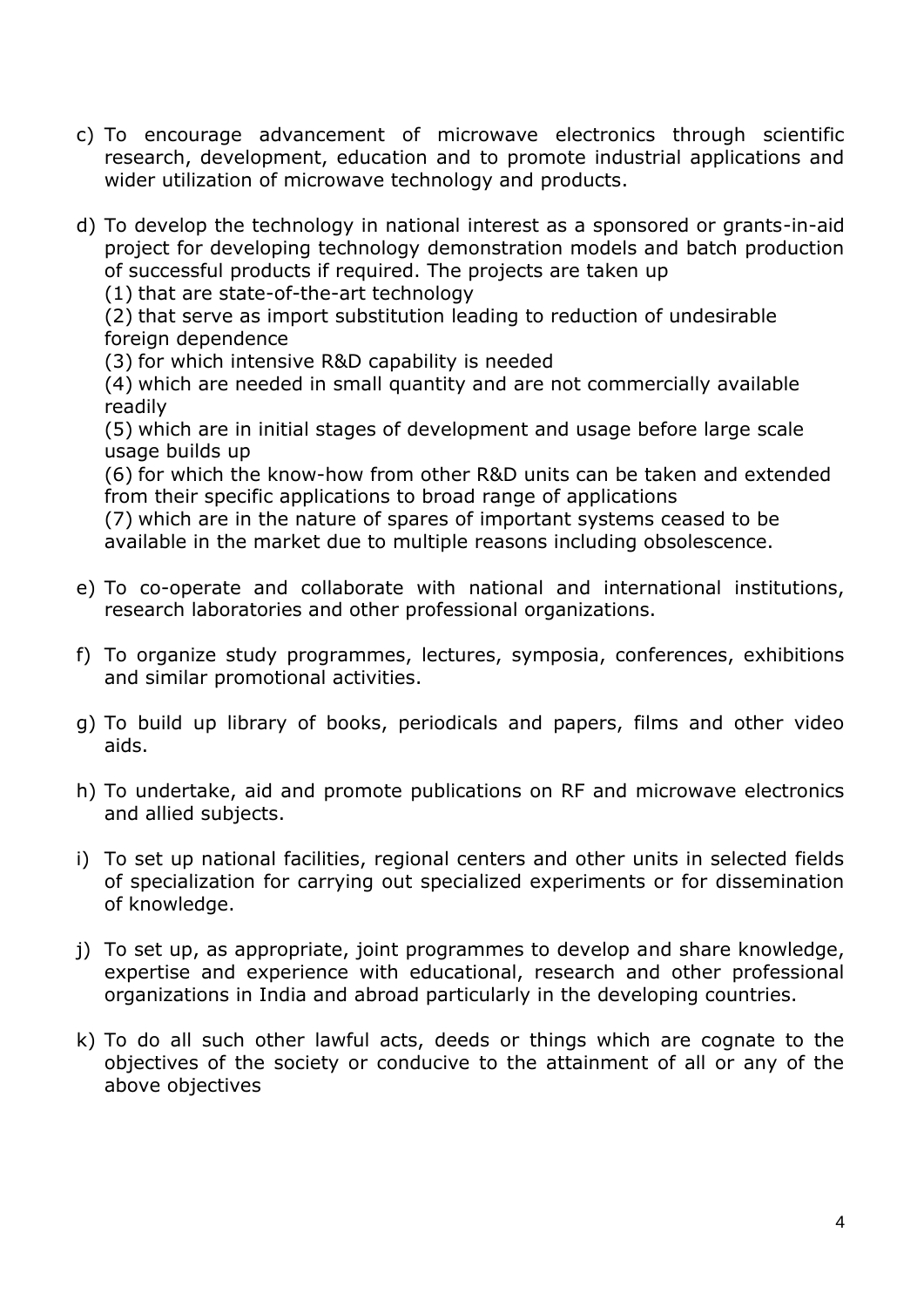### **5. Main Services/transactions:**

a) Application oriented Research and Development in areas of

1. Linear Accelerator (LINAC) technology for Medical Application (Cancer therapy)

- 2. Radar based Atmospheric Instrumentation and sensors
- 3. High Power RF & MW Transmitters
- 4. Microwave / RF based Industrial Applications
- 5. Radar based ranging systems
- 6. Photonics & Terahertz systems
- 7. Secured Communication Systems
- 8. Digital Signal Processing
- 9. Millimeter Wave sensors and systems
- 10. Antennas
- 11. Thermal engineering
- 12. Electromagnetic Interference & Compatibility (EMI/EMC)
- b) Providing Testing & Calibration services to industry and Govt. organizations
- c) Providing Safety and environmental testing services to industry and Govt. organizations
- d) Design Consultancy for EMC compliances
- e) Thermal Management Services

### **6. Stakeholders/Clients:**

The client's base is broadly categorized as:

- a) Government R&D Organizations
- b) Private Industries
- c) Public sector undertakings
- d) Ministries /Departments of Govt of India
- e) Industry Associations
- f) Consumer Forums /Bodies Associations
- g) Any Other Interested Bodies /parties

Agencies to which the services are provided are listed below:-

- (i) Government:
	- Ministry of Electronics & IT
	- Ministry of Earth Sciences
	- Ministry of Coal
	- Department of Space
	- Department of Science & Technology
	- Indian Meteorological Department
	- Department of Atomic Energy
	- Department of Telecommunications
	- DRDO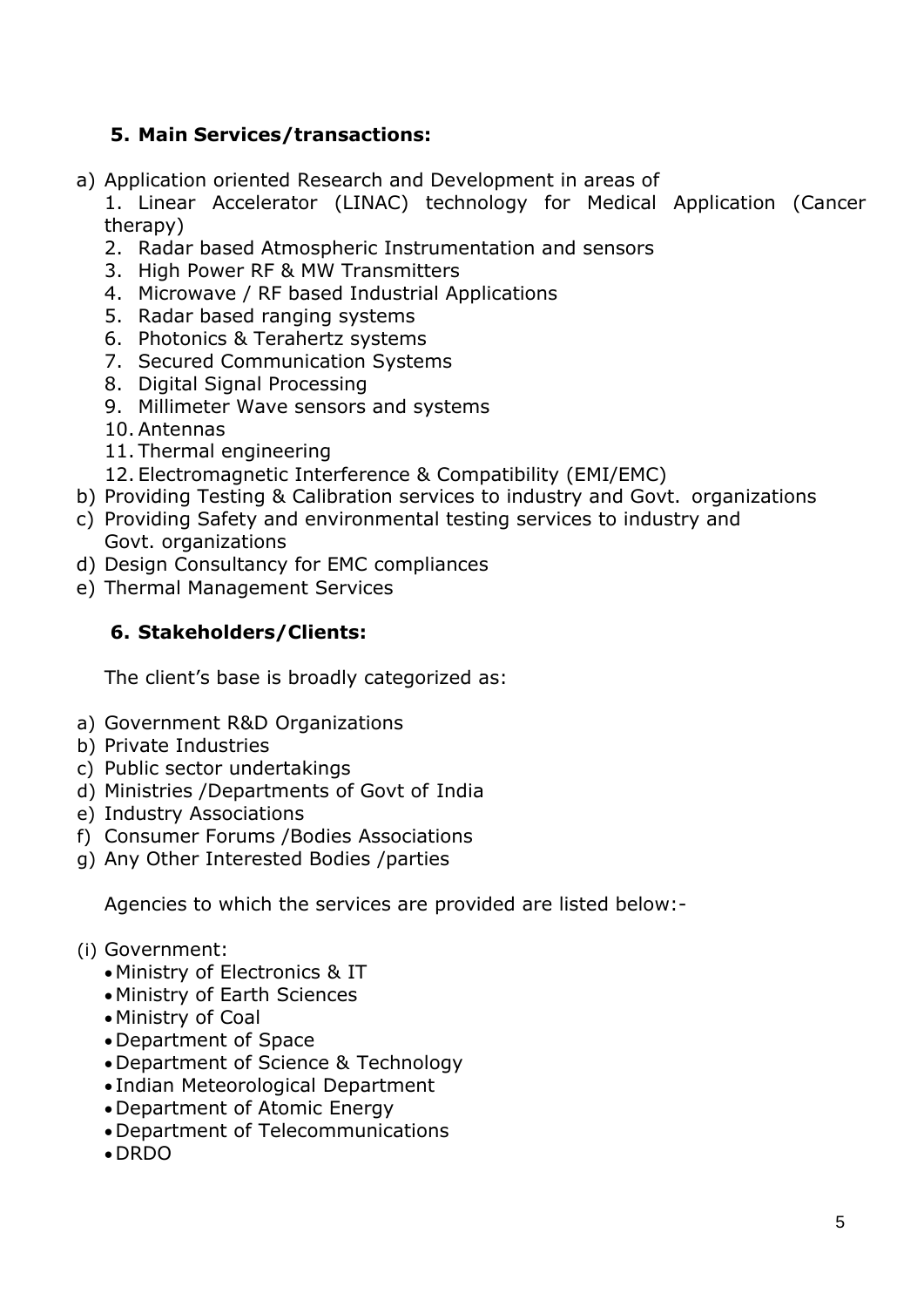(ii) Hospitals:

- •Cancer Institute (WIA), Adyar Chennai
- Indian Institute of Head & Neck Oncology, Rau Indore
- •Amravati Cancer Foundation Hospital, Amravati
- •Walawalkar Hospital, Deravan Chiplun

(iii) Public Undertakings:

- ONGC
- •BHEL
- •BEL
- NPCIL
- ECIL

(iv)Private Sector:

| SCOMI-L&T                         | Caterpillar India Private Ltd,<br>Chennai | IdeaForge Technology Pvt.<br>Ltd.   |
|-----------------------------------|-------------------------------------------|-------------------------------------|
| Bombardier                        | Bajaj Electrical Ltd.                     | <b>FORBES MARSHALL</b><br>PVT.LTD., |
|                                   |                                           | Pune                                |
| Larson & Toubro Ltd               | Medha Servo Drives Pvt. Ltd.              | Infosys Ltd., Mysore.               |
| <b>Siemens Limited</b>            | Capgemini Technology                      | <b>TATA Advanced Systems</b>        |
|                                   | <b>Services</b>                           | Ltd,,                               |
|                                   | India Ltd                                 | Bangalore                           |
| Reliance                          | <b>Bosch Limited</b>                      | The Automotive Research             |
|                                   |                                           | Association of India, Pune          |
| Honeywell                         | Wipro GE Healthcare                       | Tektronix India Pvt Ltd.,           |
|                                   |                                           | Bangalore                           |
| Tata Keltron Ltd.,                | ABB INDIA LTD, Bangalore                  | IDEMI, Mumbai                       |
| Chennai.                          |                                           |                                     |
| Hindustan Lever,                  | Ashok Leyland Limited,                    | Maharashtra Metro Rail              |
| Mumbai.                           | Chennai                                   | Corporation Ltd.                    |
| Rishi Roop Rubber,                | <b>Astra Microwave Products</b>           | <b>Anchor Electricals Private</b>   |
| Ankleshwar.                       | Limited                                   | Limited.                            |
| Johnson & Johnson,                | Cummins Technologies India                | Panacea Medical                     |
| Mumbai.                           | Ltd., Pune.                               | technologies pvt Ltd                |
| Rocqware Electronics,<br>Kolkata. | GE Healthcare, Bengaluru                  | TUV India Pvt. Ltd.                 |
| HCLCOMNET,<br>Chennai.            | HCL Technologies, chennai                 | Centum Electronics,<br>Bangalore    |
| Tata Electric Co.,                | Hero Motocorp Ltd., Jaipur                | Data Patterns (I) Pvt. Ltd          |
| Mumbai.                           |                                           | Chennai                             |
| TVS Lucas, Chennai.               | Royal Enfield, Chennai                    | UL India PVT.LTD,                   |
|                                   |                                           | Bangalore                           |
| ESSO, Malaysia.                   | Whirlpool India Ltd                       | <b>ETS LIndgren Engineering</b>     |
|                                   |                                           | India Pvt Ltd, Bangalore            |
| Kirloskar Electric Ltd.,          | Godrej & Boyce Mfg. Co. Ltd               | Hitachi India Pyt. Ltd.             |
| Mysore.                           |                                           |                                     |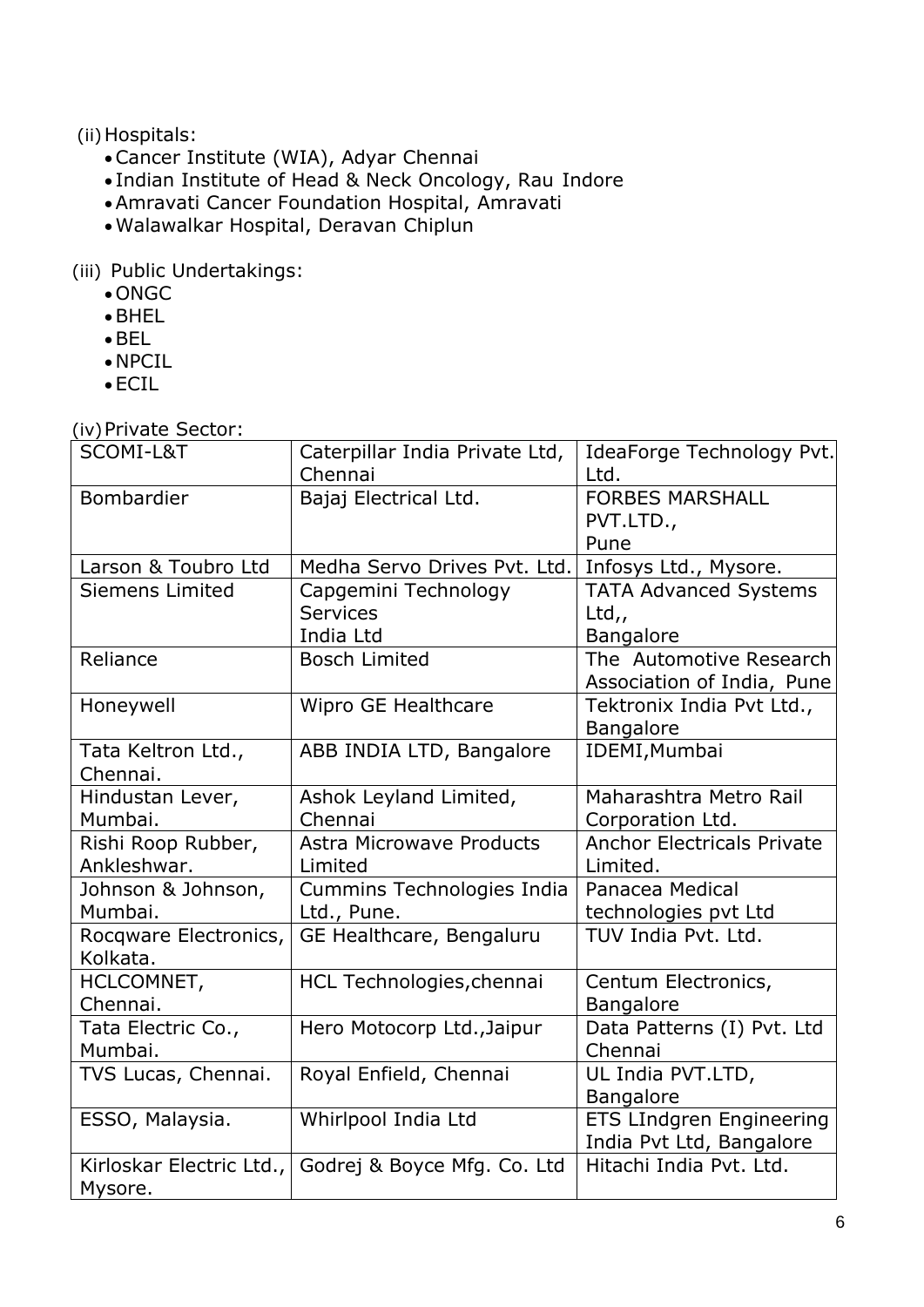(v)Educational Institutions:

- IIT Bombay
- IIT Guwahati
- IIT Kharagpur
- IIT Madras
- IIT Hyderabad
- IIT Delhi

### **7. Grievance Redressal Mechanism:**

| Name of the Public Grievance Officer Telephone   | E-mail                         |
|--------------------------------------------------|--------------------------------|
| S.S. Prasadh<br>Scientist-G & Programme Director | +91-25727177 ssp@sameer.gov.in |

Complainants can meet the PGO on every Wednesday between 4:00 pm – 5:00 pm.

### **Expectations from Complainants**

Submission of complete precise and factual grievances on PG Portal Provide identification preferably by giving their telephone no. / email ID for follow up

Avoid anonymous grievances and submission of Grievance through e-mail.

#### **For Grievance Redressal Process and Timeline please refer**

https://pgportal.gov.in/

### **8. Centre's of SAMEER:**

| <b>No</b>     | <b>Centre</b>     | <b>Address</b>                                                                                                                                                                                               | <b>E-Mail</b>                       | <b>Contact No.</b> |
|---------------|-------------------|--------------------------------------------------------------------------------------------------------------------------------------------------------------------------------------------------------------|-------------------------------------|--------------------|
|               | Mumbai            | SAMEER, IIT-B Campus, Powai,<br>Mumbai -400076,<br>Maharashtra, India                                                                                                                                        | director@sameer.gov.in 022-25721333 |                    |
| $\mathcal{P}$ | Chennai           | SAMEER, IIT Campus, Taramani,<br>Chennai - 600113,<br>Tamilnadu, India                                                                                                                                       | sridhar.sameer@nic.in               | 044-22541583       |
| 3             | Kolkata           | SAMEER, L2 Block GP Sector 5,<br>Salt Lake Electronic Complex,<br>Kolkata - 700091,<br>West Bengal, India                                                                                                    | arijit.sameer@nic.in                | 033-23574875       |
| 4             | Visakhap<br>atnam | SAMEER, CE3 Centre for<br>Electromagnetics Environmental<br>Effects, Plot No. 40, APIC<br>Industrial Park, NH-5 Gambheeram<br>Village, Anandapuram Mandal,<br>Visakhapatnam 531163,<br>Andhra Pradesh, India | bsr.sameer@nic.in                   | 0891-2867600       |